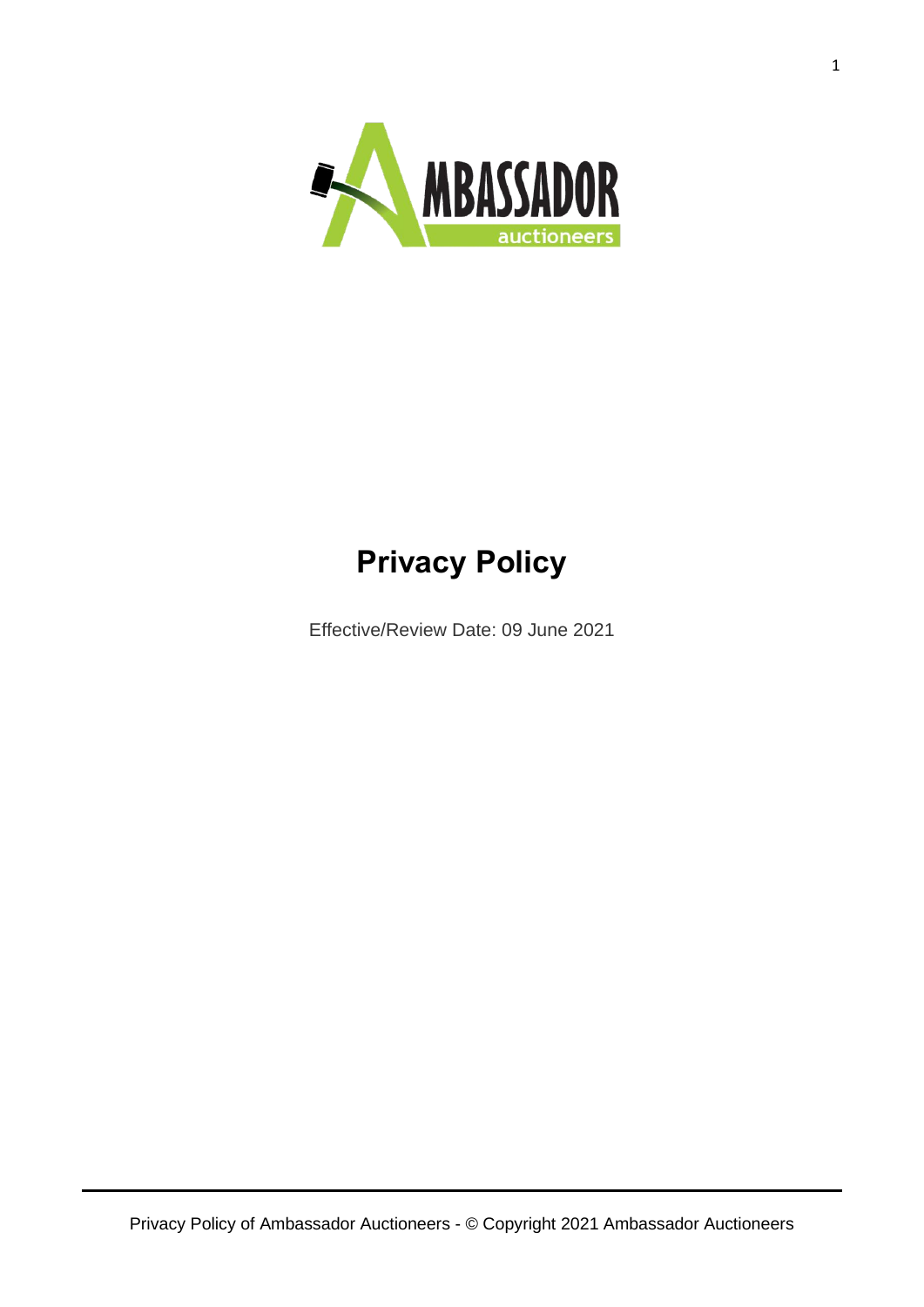#### **1. Recordal**

- 1.1 The purpose of this Privacy Policy is to regulate how Sewe Gewels Afslaers CC (registration number 2000/045982/23) trading as Ambassador Auctioneers (hereinafter referred to as **"Ambassador Auctioneers"**) may process, retain, use and safeguard the personal information of private individuals in compliance with the Protection of Personal Information Act, 2013 (Act No. 4 of 2013) as amended (hereinafter referred to as the **"POPI Act"**).
- 1.2 This Policy must be adhered to by, and apply to all Ambassador Auctioneers' members, employees, subcontractors and authorised agents and any reference to **"Ambassador Auctioneers"**, shall include all such persons.
- 1.3 However, it is hereby explicitly recorded that, in the event of insurance salvage auctions, Ambassador Auctioneers are appointed as the auctioneers for several major insurance companies, who are themselves, responsible for their own compliance with the terms of the POPI Act. Ambassador Auctioneers shall therefore, under no circumstances, take any responsibility for the violation of the POPI Act, committed by any such insurance companies, their contractors, subcontractors, insurance assessors and/or authorised agents.
- 1.4 Ambassador Auctioneers must ensure that personal information is processed lawfully and in a reasonable manner that does not infringe the privacy of the person in question;
- 1.5 The term **"data subject"** means any person (natural or juristic person) to whom the personal information relates;
- 1.6 In terms of the POPI Act, the definition of personal information includes, *inter alia*, the following:
	- 1.6.1 Information relating to an identifiable, living, natural person, and where it is applicable, an identifiable, existing juristic person (i.e. a company);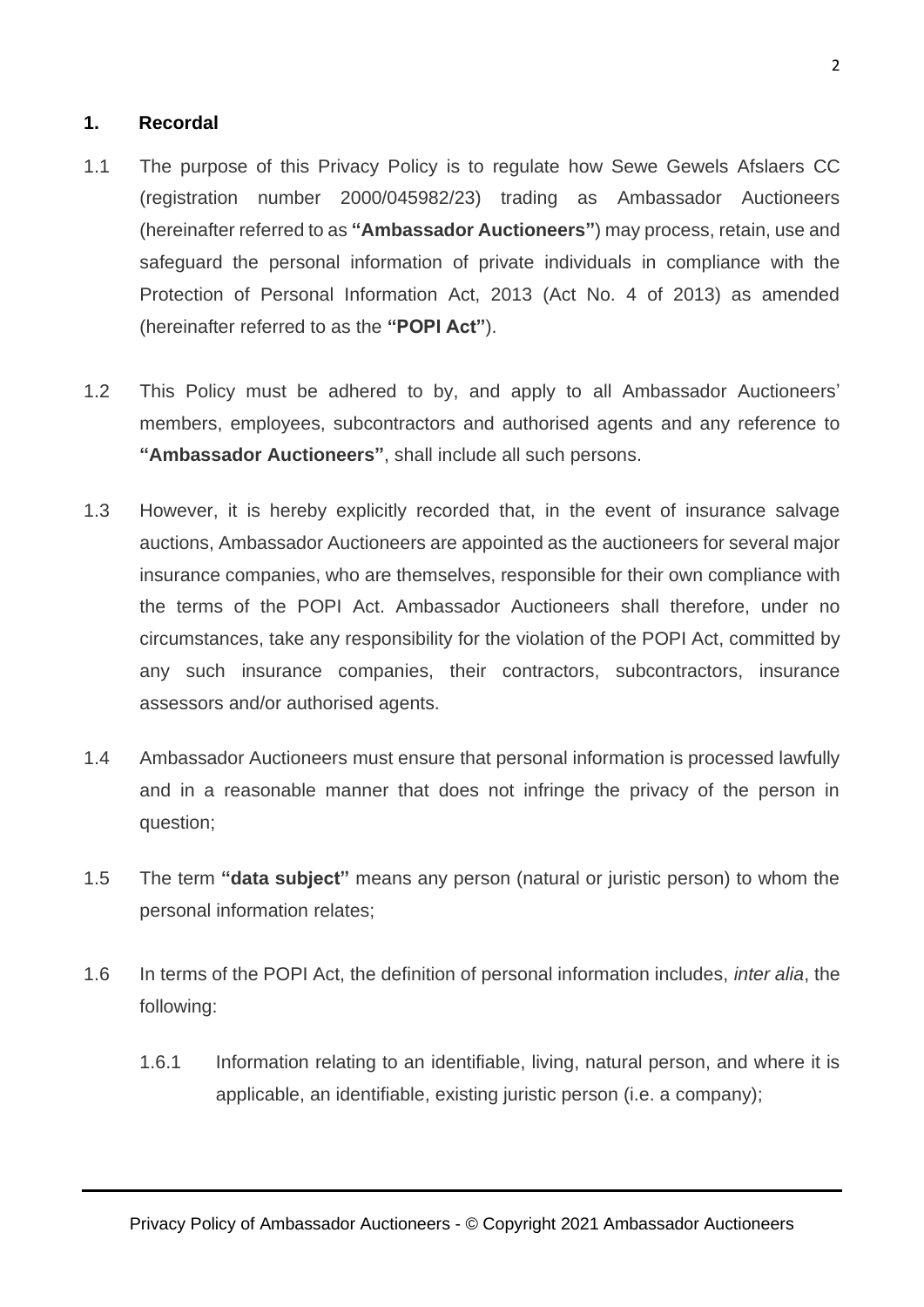- 1.6.2 Any identifying number, symbol, e-mail address, physical address, telephone number, location information, online identifier or other particular assignment to the person;
- 1.6.3 The personal opinions, views or preferences of the person;
- 1.6.4 Correspondence sent by the person that is implicitly or explicitly of a private or confidential nature or further correspondence that would reveal the contents of the original correspondence;
- 1.6.5 The name of the person if it appears with other personal information relating to the person or if the disclosure of the name itself would reveal information about the person.
- 1.7 The POPI Act applies to the processing of personal information entered in a record by Ambassador Auctioneers by making use of automated (i.e. via its website<sup>1</sup>) or nonautomated means (i.e. via application forms, correspondence, discussions, etc) which shall form part of its filing system or database.
- 1.8 Ambassador Auctioneers must adhere to the following 8 (Eight) conditions imposed by the POPI Act for the lawful processing of personal information:
	- 1.8.1 Accountability (Clause 1.1)
	- 1.8.2 Processing Limitation (Clause 1.4, 2.4, 3, 4)
	- 1.8.3 Purpose Specification (Clause 2)
	- 1.8.4 Further Processing Limitation (Clause 2.6)
	- 1.8.5 Information Quality (Clause 2.2)
	- 1.8.6 Openness (Clause 2.4)
	- 1.8.7 Security Safeguards (Clause 6)
	- 1.8.8 Data subject participation (Clause 7)

<sup>1</sup> [www.ambassadorauctions.co.za;](http://www.ambassadorauctions.co.za/)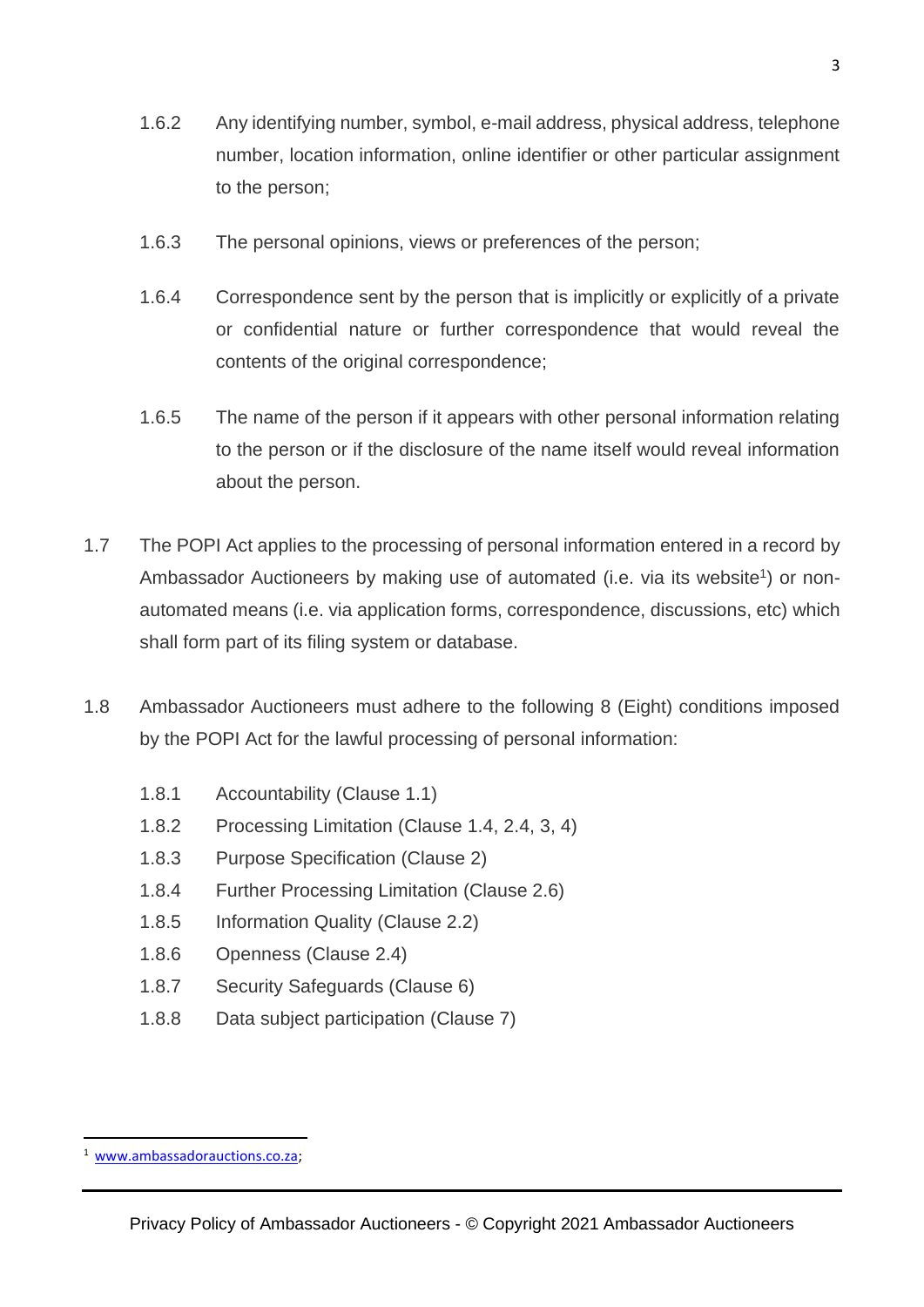# **2. Purpose Specification**

- 2.1 Ambassador Auctioneers must collect personal information for a specific, explicitly defined and lawful purpose related to the functions or activities being performed by Ambassador Auctioneers, such as:
	- 2.1.1 For the performance of its services as auctioneers, which includes, but are not limited to the following services –
		- (i) To act as an authorised representative on behalf of the seller;
		- (ii) To inspect any item under sale to determine its value and also to apply its best endeavours to ensure that no personal information remains on any item being sold by the seller. If the item under sale is a digital device capable of storing personal data, Ambassador Auctioneers shall apply its best efforts to ensure that such personal data is erased from the device before being sold;
		- (iii) To arrange, facilitate and present auctions;
		- (iv) To accept the registration of various bidders before the auction;
		- (v) To request supporting documents from prospective sellers/bidders in order to meet the requirements of the Financial Intelligence Centre Act, 2001;
		- (vi) To request a refundable cash deposit during registrations;
		- (vii) To allow for the seller to inspect the prospective bidder's record;
		- (viii) To allow and regulate bidding on the seller's items;
		- (ix) To consider a bidder's offer to purchase;
		- (x) To sell items to the highest accepted bidder, subject to the auction rules and the conditions of sale;
		- (xi) To ensure that no items are removed without payment;
		- (xii) To accept payment from the buyer on behalf of the seller;
		- (xiii) To allow/arrange removal of the item once payment had been received; and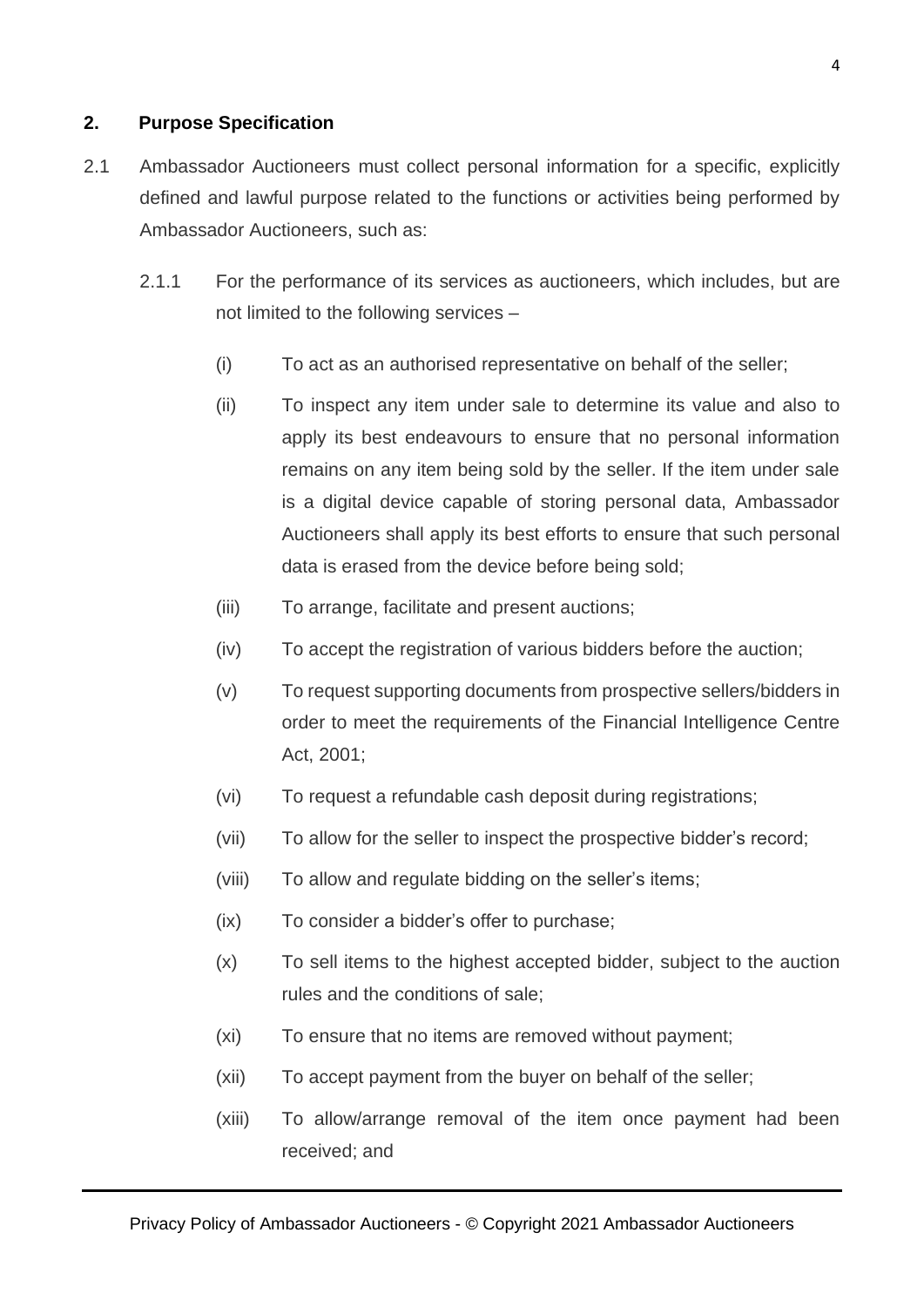- (xiv) To pay the proceeds of the sale to the seller in the seller's nominated bank account, in terms of the agreement concluded between Ambassador Auctioneers and the Seller;
- 2.1.2 To provide expertise in asset management and disposal and to provide a professional all-inclusive service to the seller that ensures the best possible returns on sales, quick turn-around and settlement of proceeds. Ambassador Auctioneers' goal is to simplify asset disposal, making the buying and selling of loose assets easy and accessible to anyone;
- 2.1.3 For any contractual rights and obligations between the parties;
- 2.1.4 To issue and transmit quotations, invoices, statements or receipts;
- 2.1.5 For communication purposes to negotiate services, conclude agreements, provide feedback and/or to confirm the level of satisfaction;
- 2.1.6 For statistical or research purposes for future strategic planning and the enhancement of its services, which shall not be published in an identifiable form;
- 2.1.7 For direct marketing purposes provided that the client explicitly agreed thereto;
- 2.1.8 For the tracking of cookies on Ambassador Auctioneers' website in order to track, personalize and save information about the data subject during his/her session on Ambassador Auctioneers' website, by remembering and recognizing the user's device, website logins, browsing preferences, etc. to ensure that the user enjoys a more personal and convenient visit on Ambassador Auctioneers' website, to enhance user experience and also for analytical and statistical purposes without publishing or sharing any website reports in an identifiable form.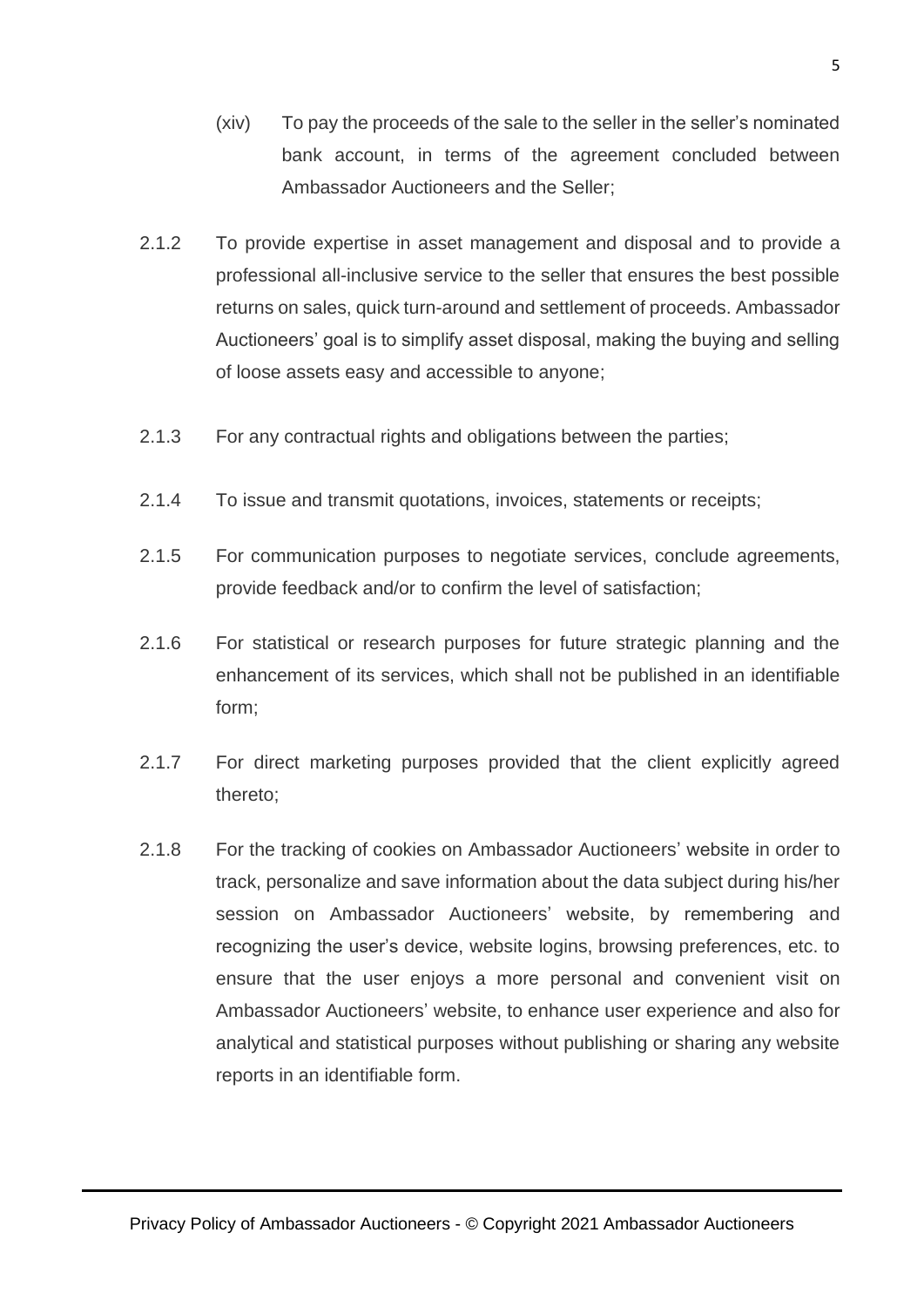- 2.2 Ambassador Auctioneers must take reasonable practical steps to ensure that the personal information is complete, accurate, not misleading and updated where necessary having regard to the purpose for which such information was collected or further processed;
- 2.3 The personal information shall not be retained by Ambassador Auctioneers any longer than is necessary for achieving the purposes as set out above, for which the information was collected or subsequently processed.
- 2.4 Ambassador Auctioneers must maintain the documentation of all processing operations under its responsibility as required by the Promotion of Access to Information Act, 2000 (Act No. 2 of 2000) (hereinafter referred to as **"PAIA"**).
- 2.5 Personal information may only be processed if, given the purpose for which it is processed, it is adequate, relevant and not excessive.
- 2.6 Ambassador Auctioneers must establish appropriate safeguards against the personal information being used for any other purposes.
- 2.7 Further processing of personal information must be in accordance or compatible with the purpose for which it was collected, unless further processing is necessary for –
	- 2.7.1 Compliance with an obligation imposed by law or to conduct proceedings in any court or tribunal;
	- 2.7.2 The prevention or mitigation of a serious and imminent threat to public health or public safety or the life or health of any individual;
	- 2.7.3 The avoidance of prejudice to the maintenance of law including the prevention, detection, investigation, prosecution and punishment of offences;
	- 2.7.4 Acting in the interests of national security; and/or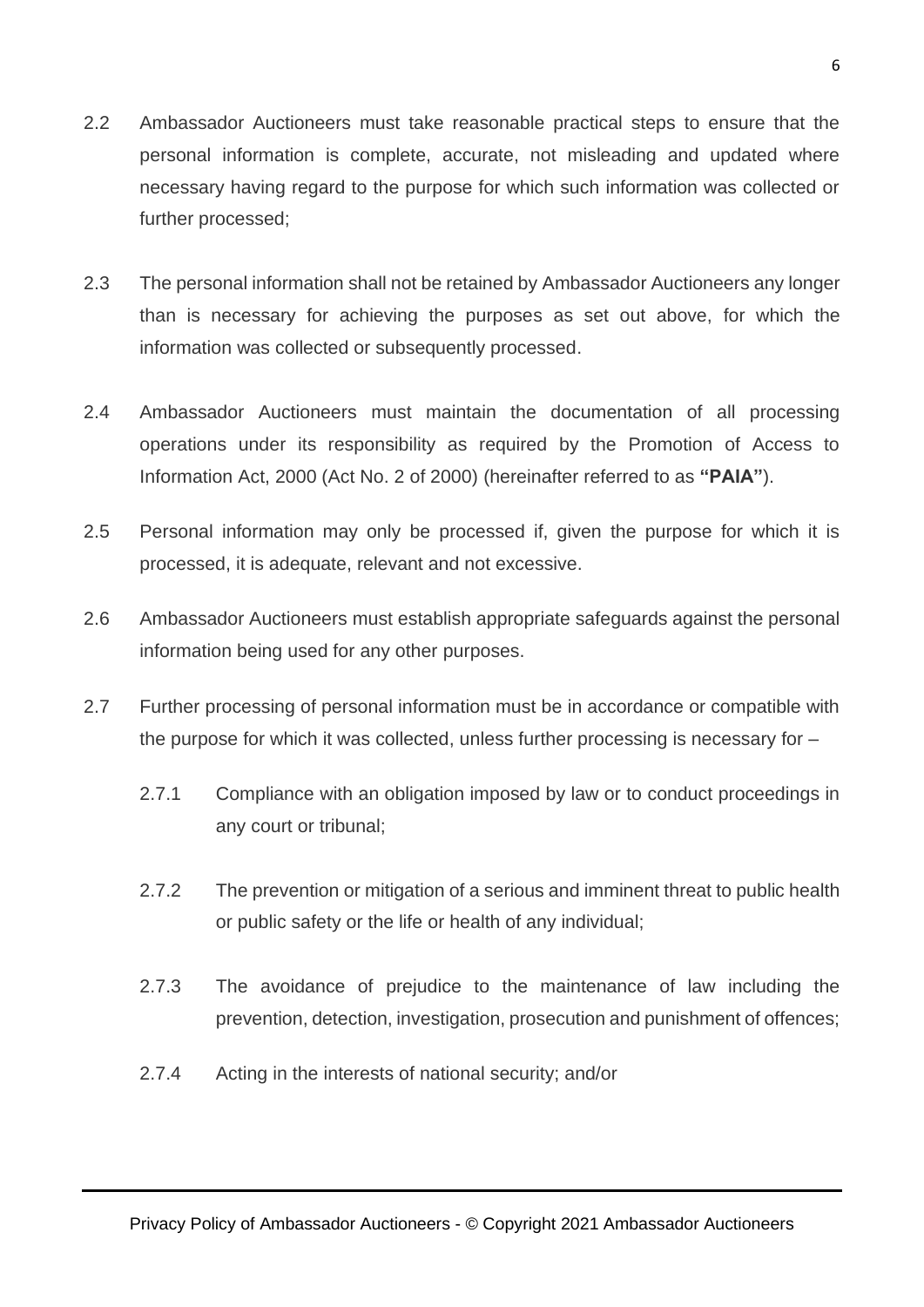2.7.5 The further processing of information as exempted by the Information Regulator in terms of section 37 of the POPI Act.

#### **3. Consent, justification and withdrawal**

- 3.1 By accepting the services provided by Ambassador Auctioneers, or by concluding an agreement with Ambassador Auctioneers, the data subject consents to the processing of his/her personal information in accordance with the terms of this Privacy Policy (as confirmed in the agreement).
- 3.2 The consent referred to above, shall constitute adequate proof that such consent had been granted to Ambassador Auctioneers by the data subject.
- 3.3 The data subject may withdraw his/her consent at any time, provided that the lawfulness of the processing of personal information before such withdrawal or the processing of personal information for the following purposes, shall not be affected:
	- 3.3.1 If processing is necessary to carry out actions for the conclusion or performance of a contract to which the data subject is a party;
	- 3.3.2 If processing complies with an obligation imposed on Ambassador Auctioneers by law;
	- 3.3.3 If processing protects a legitimate interest of the data subject;
	- 3.3.4 If processing is necessary for the proper performance of a public law duty by a public body; or
	- 3.3.5 If processing is necessary for pursuing the legitimate interests of Ambassador Auctioneers or of a third party to whom the information is supplied.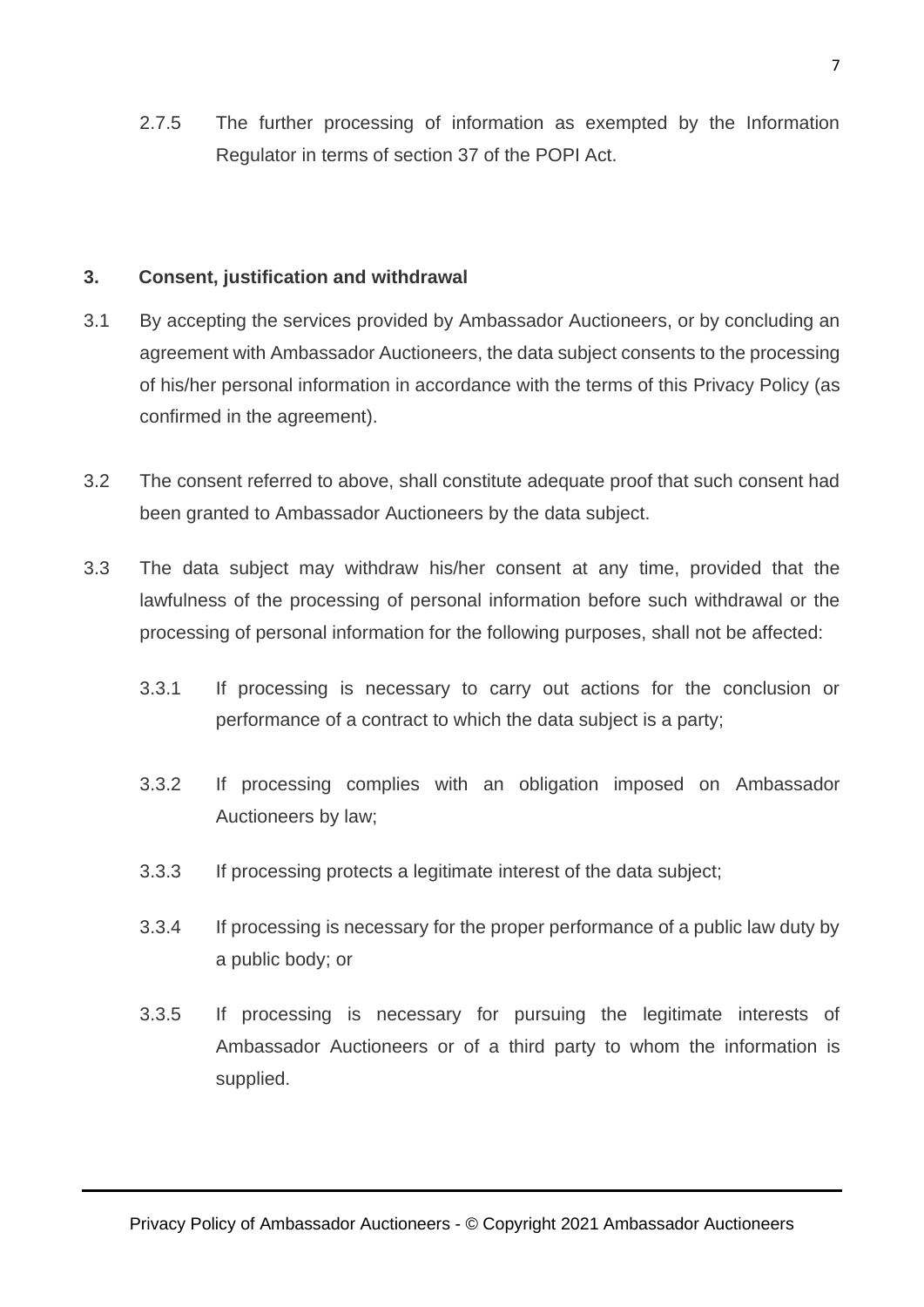3.4 Ambassador Auctioneers may only approach a data subject once to request the consent of such data subject to process the data subject's personal information for purposes of direct marketing by means of any form of electronic communication, including automatic calling machines, SMSs or e-mails.

#### **4. Objections**

- 4.1 The data subject may at any time, on reasonable grounds relating to his/her particular situation, object to the processing of his/her personal information, unless legislation provides for such processing.
- 4.2 If the data subject wishes to object to the processing of his/her personal information, he/she must submit the objection to Ambassador Auctioneers on **Form 1**, attached hereto.
- 4.3 The data subject shall be given reasonable opportunity to object to the use of his/her electronic information for direct marketing purposes, at the time when the information was collected and on the occasion of each communication with the data subject for the purpose of marketing if the data subject has not initially refused such use. Any communication for the purposes of marketing must contain contact details to which the recipient may send a request that such communication cease.

## **5. Restriction, destruction or deletion of records**

- 5.1 Ambassador Auctioneers must restrict further processing of personal information or destroy or delete a record of personal information if Ambassador Auctioneers no longer needs the personal information for achieving the purpose for which the information was collected or subsequently processed.
- 5.2 Personal information referred to in clause 5.1 may, with the exception of storage, only be processed by Ambassador Auctioneers in the following circumstances: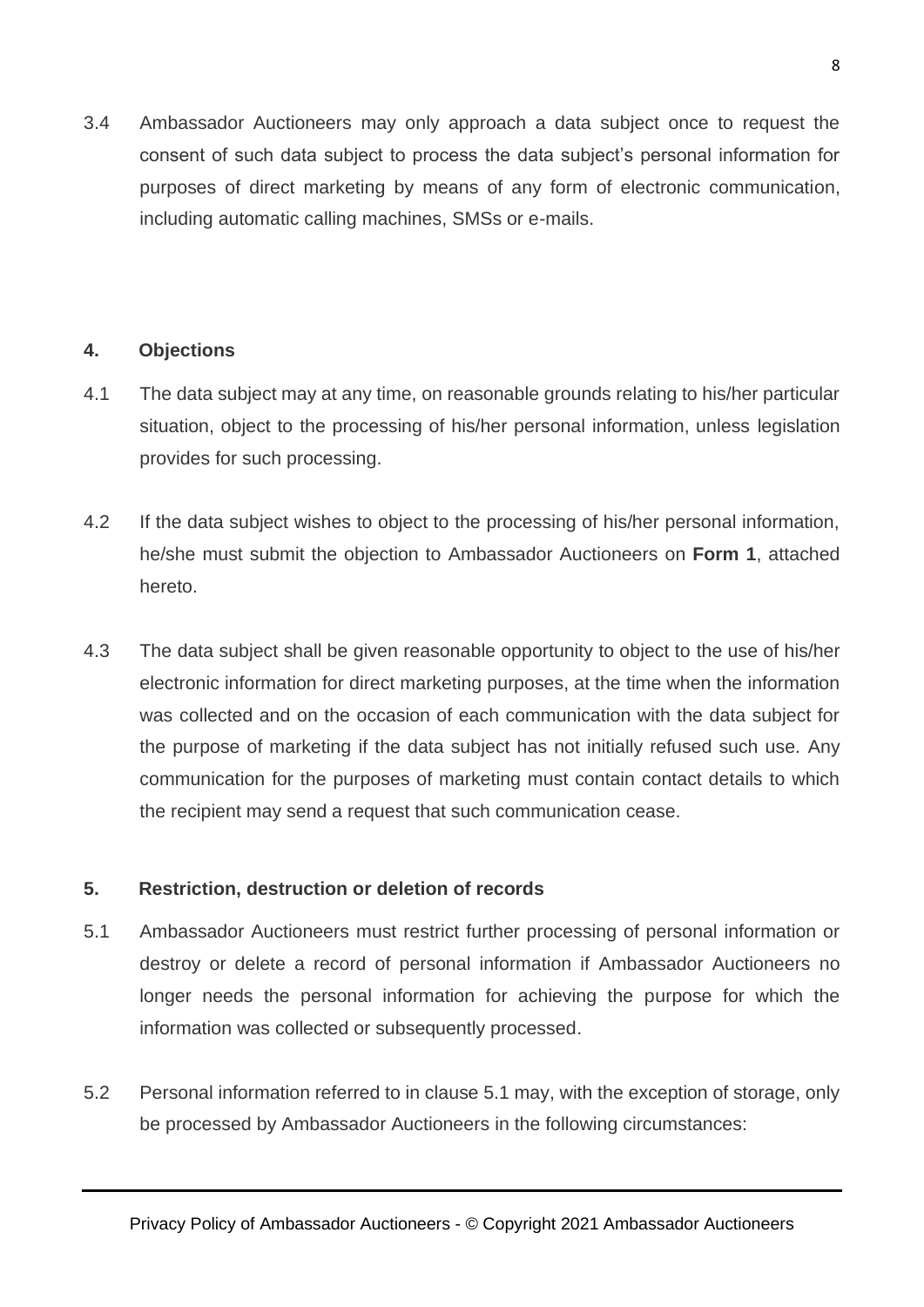- 5.2.1 For purposes of proof;
- 5.2.2 With the data subject's consent;
- 5.2.3 For the protection of the rights of another person; or
- 5.2.4 If such processing is in public interest.
- 5.3 Where the processing of personal information is restricted pursuant to clause 5.1, Ambassador Auctioneers must inform the data subject before lifting the restriction of processing.

#### **6. Security Safeguards**

- 6.1 Ambassador Auctioneers must secure the integrity and confidentiality of personal information in its possession or under its control by taking appropriate, reasonable technical and organisational measures to prevent –
	- 6.1.1 loss of, damage to or unauthorised destruction of personal information; and
	- 6.1.2 unlawful access to or processing of personal information.
- 6.2 Ambassador Auctioneers must take reasonable measures to
	- 6.2.1 identify all reasonably foreseeable internal and external risks to personal information in its possession or under its control;
	- 6.2.2 establish and maintain appropriate safeguards against the risks identified;
	- 6.2.3 regularly verify that the safeguards are effectively implemented; and
	- 6.2.4 ensure that the safeguards are continually updated in response to new risks or deficiencies in previously implemented safeguards.
- 6.3 Ambassador Auctioneers must treat personal information as confidential and must not disclose it, unless required by law or in the course of the proper performance of their duties.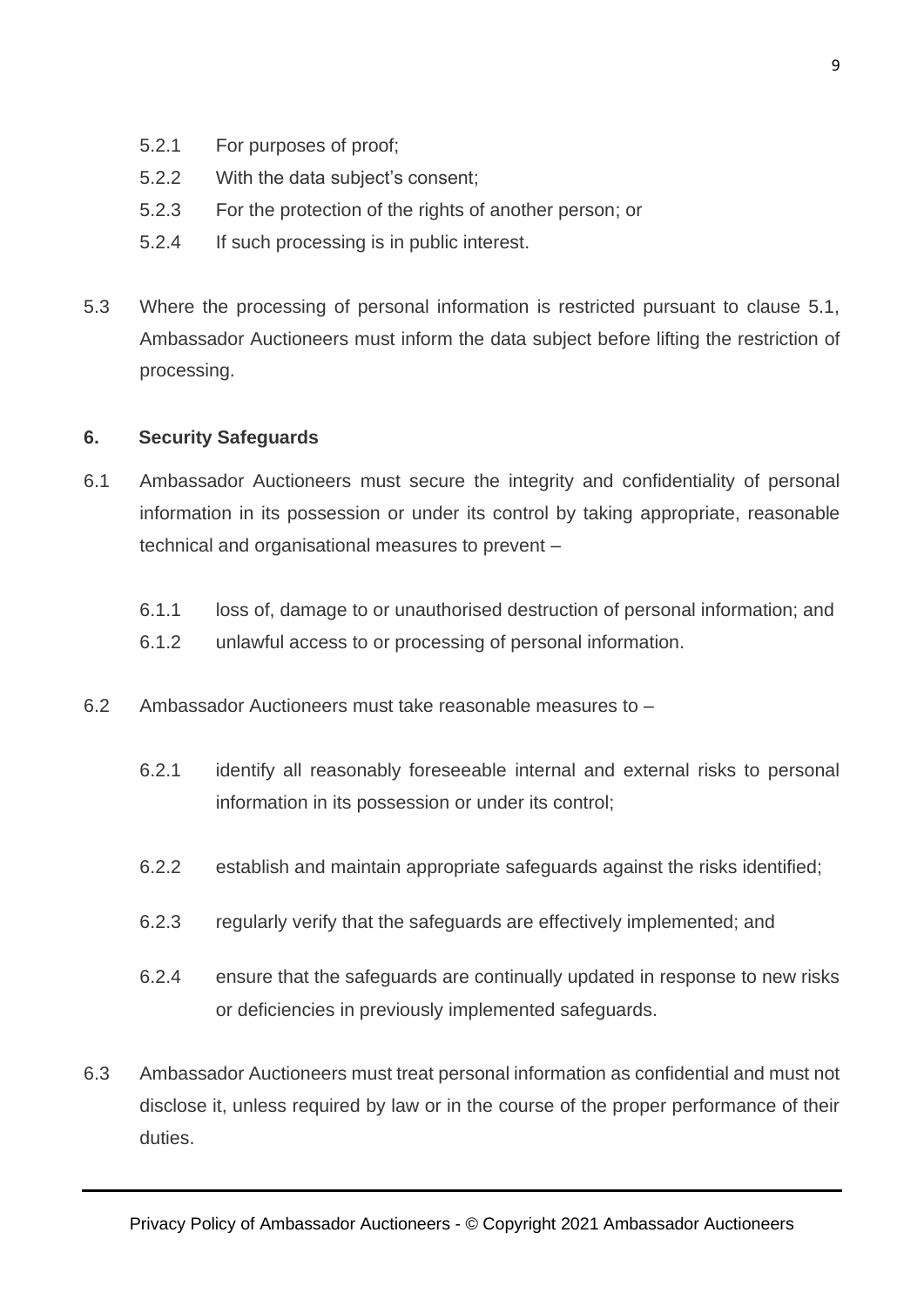6.4 Where there are reasonable grounds to believe that the personal information of a data subject has been accessed or acquired by any unauthorised person, Ambassador Auctioneers must notify the Information Regulator and the data subject, unless the identity of such data subject cannot be established. This notification must be made as soon as reasonably possible after the discovery of the compromise, taking into account the legitimate needs of law enforcement or any measures reasonably necessary to determine the scope of the compromise and to restore the integrity of Ambassador Auctioneers' information system.

#### **7. Access to personal information**

- 7.1 The data subject, having provided adequate proof of identity, has the right to  $-$ 
	- 7.1.1 request Ambassador Auctioneers to confirm, free of charge, whether or not Ambassador Auctioneers holds personal information about the data subject;
	- 7.1.2 request from Ambassador Auctioneers the record or a description of the personal information about the data subject held by Ambassador Auctioneers, including information about the identity of third parties, or categories of third parties, who have, or have had, access to the information, within a reasonable time, at a prescribed fee, if any, in a reasonable manner and format and in a form that is generally understandable.
- 7.2 Ambassador Auctioneers must, in response to the data subject's request, advise the data subject of his/her right to request the correction of information.
- 7.3 The data subject may request Ambassador Auctioneers to correct or delete personal information about the data subject in Ambassador Auctioneers' possession or under its control that is inaccurate, irrelevant, excessive, out of date, incomplete, misleading or obtained unlawfully. The data subject must submit such request to Ambassador Auctioneers on **Form 2**, attached hereto.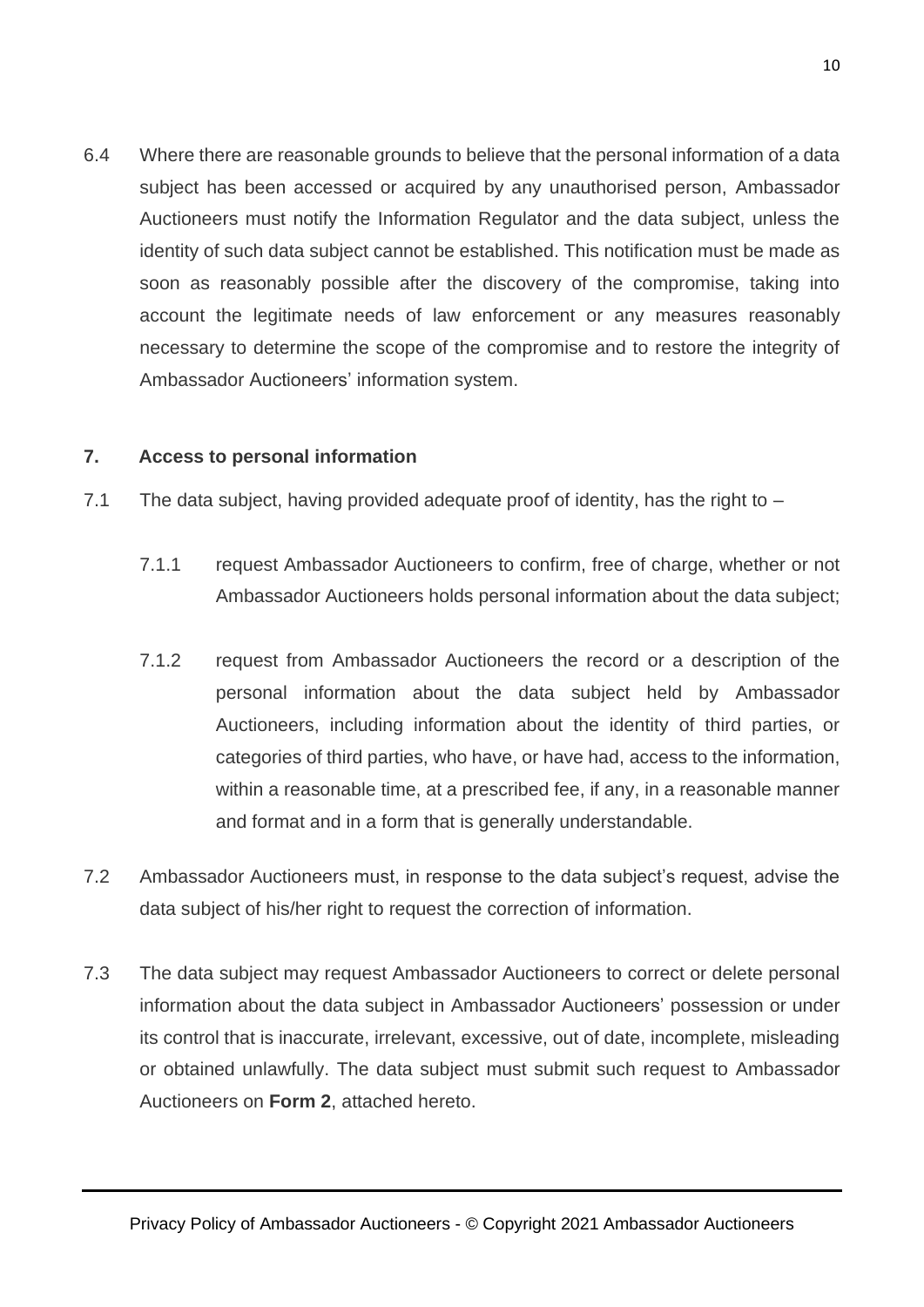## **8. Transfers of personal information outside the Republic of South Africa**

- 8.1 Ambassador Auctioneers may not transfer the data subject's personal information to a third party who is in a foreign country unless –
	- 8.1.1 the third party who is the recipient of the information is subject to a law, binding corporate rules or binding agreement which provide an adequate level of protection that –
		- (i) effectively upholds principles for reasonable processing of the information that are substantially similar to the conditions for the lawful processing of personal information relating to a data subject; and
		- (ii) includes provisions, that are substantially similar to this clause 8, relating to the further transfer of personal information from the recipient to third parties who are in a foreign country;
	- 8.1.2 the data subject consents to the transfer;
	- 8.1.3 the transfer is necessary for the performance of a contract between the data subject and Ambassador Auctioneers, or for the implementation of precontractual measures taken in response to the data subject's request;
	- 8.1.4 the transfer is necessary for the conclusion or performance of a contract concluded in the interest of the data subject between Ambassador Auctioneers and a third party; or
	- 8.1.5 the transfer if for the benefit of the data subject, and
		- (i) it is not reasonably practicable to obtain the consent of the data subject to that transfer; and
		- (ii) if it were reasonably practicable to obtain such consent, the data subject would be likely to give it.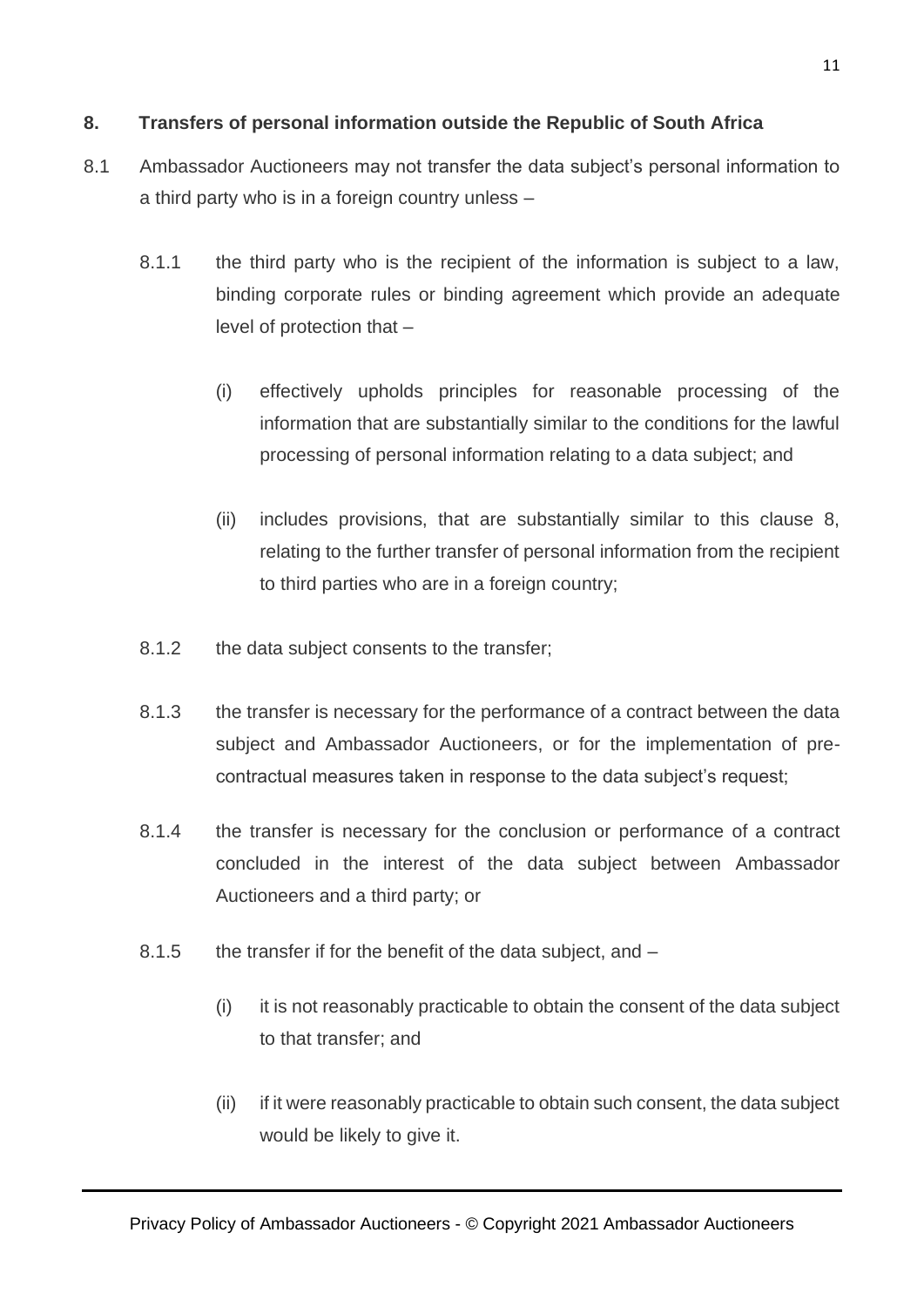## **9. Changes to this Privacy Policy**

- 9.1 Ambassador Auctioneers shall be entitled to unilaterally, at its own discretion, update or amend this Privacy Policy from time to time. Ambassador Auctioneers shall however, notify the data subject of such changes by posting the updated Privacy Policy on Ambassador Auctioneers' website.
- 9.2 The data subject is hereby advised to review this Privacy Policy periodically for any changes, which shall be in force and effect on the date on which it is published on Ambassador Auctioneers' website.

## **10. Communication with Ambassador Auctioneers**

10.1 All objections, complaints and/or any other communication pertaining to Ambassador Auctioneers' processing of the data subject's personal information, must be send to Ambassador Auctioneers' Information Officer by way of e-mail to [info@ambassadorauctions.co.za.](mailto:info@ambassadorauctions.co.za)

This Privacy Policy is hereby adopted by Ambassador Auctioneers by way of signature at Pretoria on this 9<sup>th</sup> day of June 2021

**G R Bouwmeester** Director & Information Officer

**A Bouwmeester** General Manager & Deputy Information Officer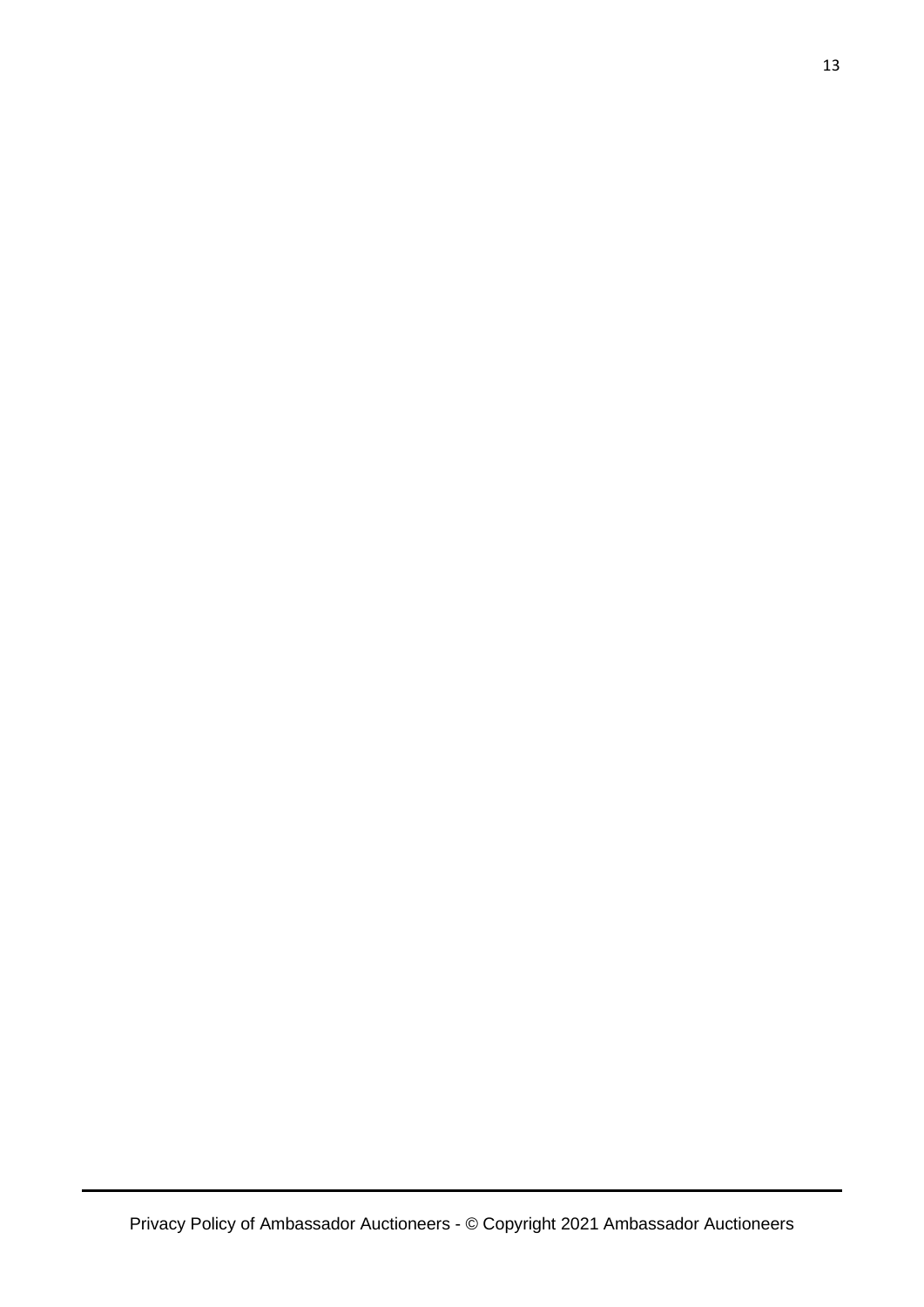# **FORM 1**

# **OBJECTION TO THE PROCESSING OF PERSONAL INFORMATION IN TERMS OF SECTION 11(3) OF THE PROTECTION OF PERSONAL INFORMATION ACT, 2013 (ACT NO. 4 OF 2013)**

#### **REGULATIONS RELATING TO THE PROTECTION OF PERSONAL INFORMATION, 2018**

[Regulation 2]

*Note:*

- *1. Affidavits or other documentary evidence as applicable in support of the objection may be attached.*
- *2. If the space provided for in this Form is inadequate, submit information as an Annexure to this Form and sign each page.*
- 3. *Complete as is applicable.*

| A                                                                   | <b>DETAILS OF DATA SUBJECT</b>      |
|---------------------------------------------------------------------|-------------------------------------|
| Name(s) and<br>surname/registered<br>name of data subject:          |                                     |
| Unique Identifier/<br><b>Identity Number:</b>                       |                                     |
| Residential, postal or<br>business address:                         |                                     |
| Contact number(s):                                                  |                                     |
| Fax number / E-mail<br>address:                                     |                                     |
| B                                                                   | <b>DETAILS OF RESPONSIBLE PARTY</b> |
| Name(s) and<br>surname/ Registered<br>name of responsible<br>party: |                                     |
| Residential, postal or<br>business address:                         |                                     |
| Contact number(s):                                                  |                                     |
| Fax number/ E-mail<br>address:                                      |                                     |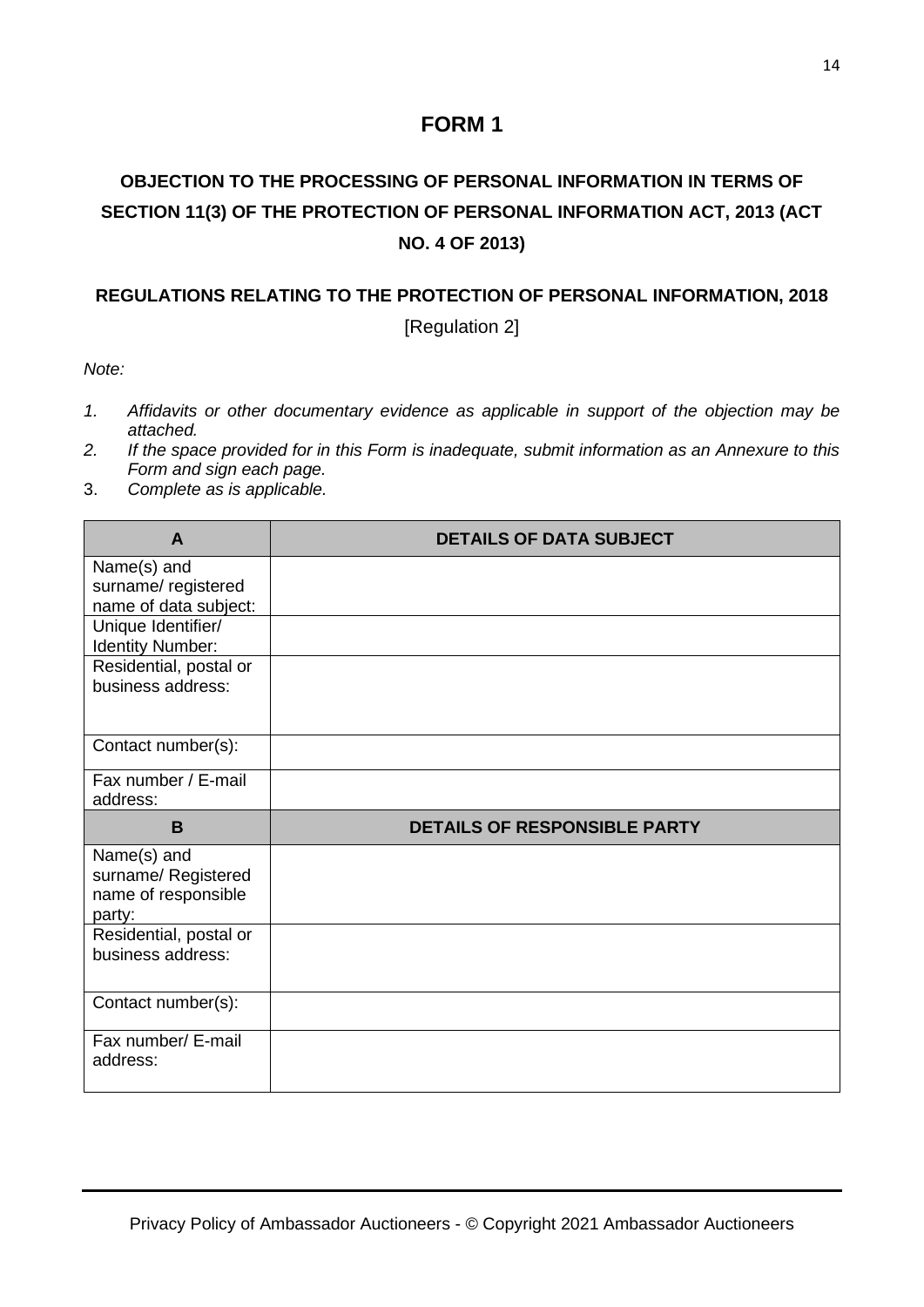| $\mathbf C$ | REASONS FOR OBJECTION IN TERMS OF SECTION 11(1)(d) to (f)<br>(Please provide detailed reasons for the objection) |
|-------------|------------------------------------------------------------------------------------------------------------------|
|             |                                                                                                                  |
|             |                                                                                                                  |
|             |                                                                                                                  |
|             |                                                                                                                  |
|             |                                                                                                                  |
|             |                                                                                                                  |
|             |                                                                                                                  |
|             |                                                                                                                  |
|             |                                                                                                                  |
|             |                                                                                                                  |
|             |                                                                                                                  |
|             |                                                                                                                  |
|             |                                                                                                                  |
|             |                                                                                                                  |
|             |                                                                                                                  |
|             |                                                                                                                  |
|             |                                                                                                                  |

……………………………………………………. Signature of data subject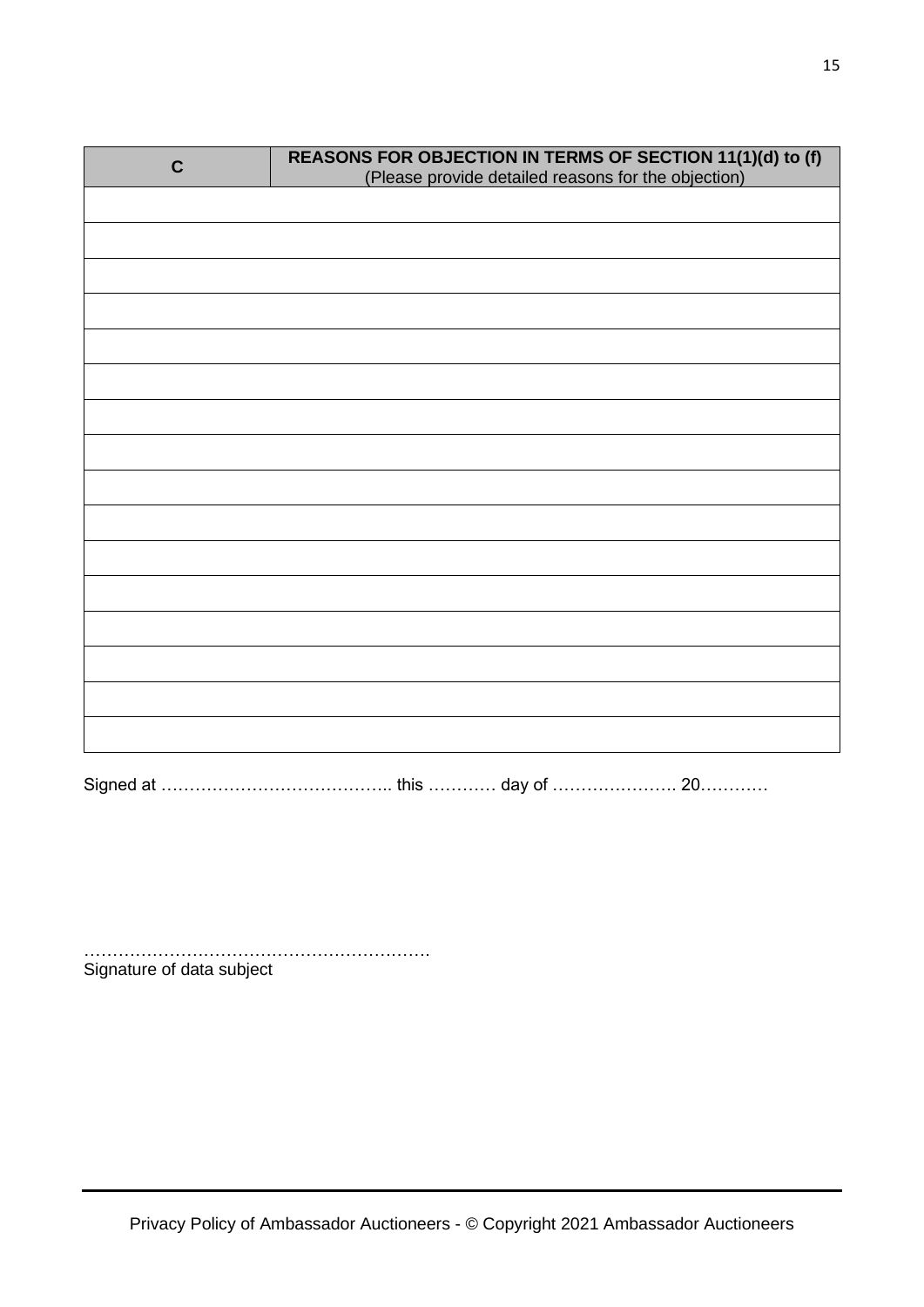## **FORM 2**

# **REQUEST FOR CORRECTION OR DELETION OF PERSONAL INFORMATION OR DESTROYING OR DELETION OF RECORD OF PERSONAL INFORMATION IN TERMS OF SECTION 24(1) OF THE PROTECTION OF PERSONAL INFORMATION ACT, 2013 (ACT NO. 4 OF 2013)**

#### **REGULATIONS RELATING TO THE PROTECTION OF PERSONAL INFORMATION, 2018**

[Regulation 3]

#### *Note:*

- *1. Affidavits or other documentary evidence as applicable in support of the objection may be attached.*
- *2. If the space provided for in this Form is inadequate, submit information as an Annexure to this Form and sign each page.*
- 3. *Complete as is applicable.*

| A                                                 | <b>DETAILS OF DATA SUBJECT</b>      |
|---------------------------------------------------|-------------------------------------|
| Name(s) and                                       |                                     |
| surname/ registered<br>name of data subject:      |                                     |
| Unique Identifier/                                |                                     |
| <b>Identity Number:</b><br>Residential, postal or |                                     |
| business address:                                 |                                     |
|                                                   |                                     |
| Contact number(s):                                |                                     |
| Fax number / E-mail                               |                                     |
| address:                                          |                                     |
| B                                                 | <b>DETAILS OF RESPONSIBLE PARTY</b> |
| Name(s) and                                       |                                     |
| surname/ Registered<br>name of responsible        |                                     |
| party:                                            |                                     |
| Residential, postal or                            |                                     |
| business address:                                 |                                     |
| Contact number(s):                                |                                     |
|                                                   |                                     |